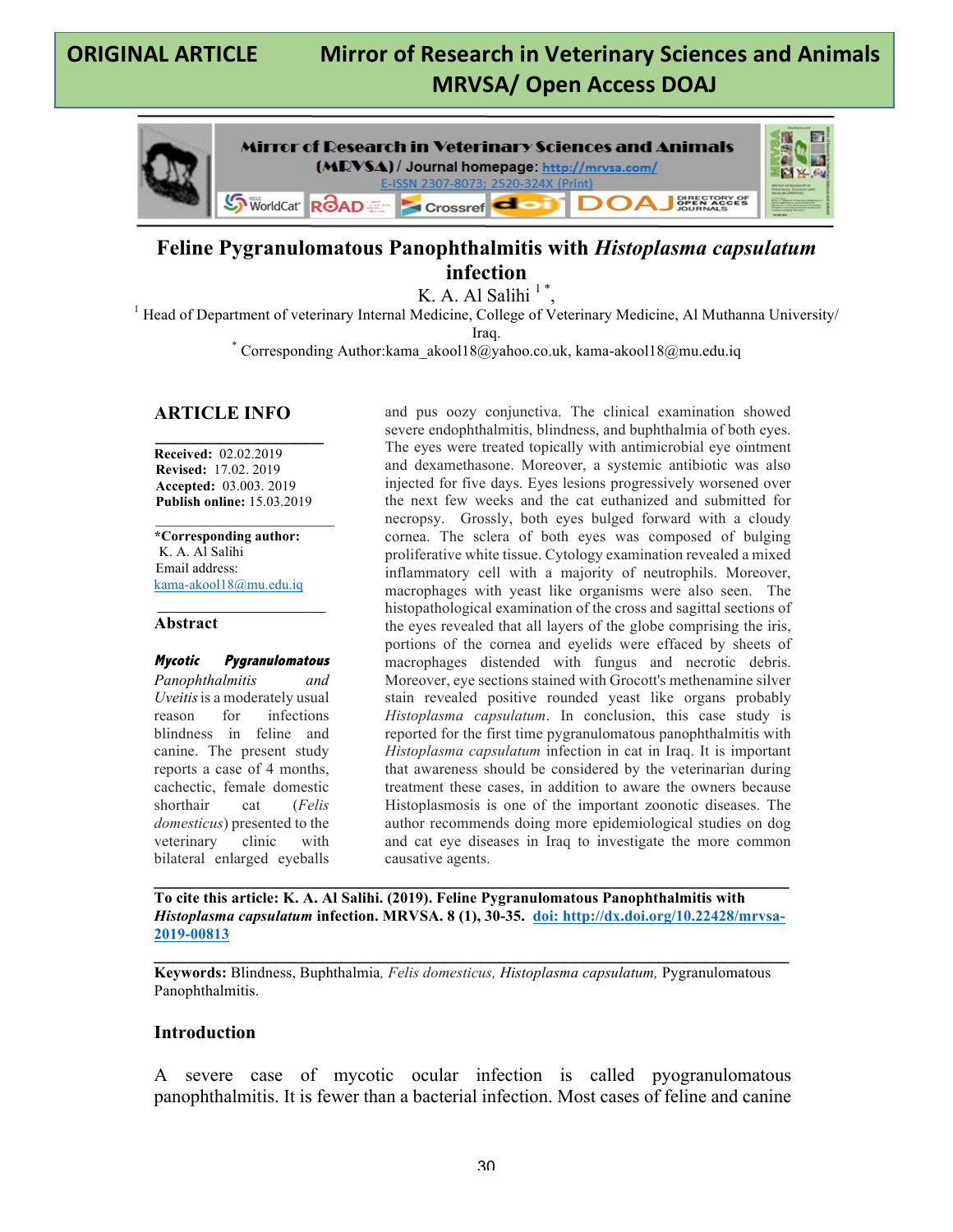ocular mycotic infection are usually associated with systemic diseases (Ford, 2004). It is important to detect the mycotic ocular infection at the early stage for protection vision and treatment of systemic infection (Krohne, 2000). Histoplasmosis, blastomycosis, cryptococcosis, and coccidioidomycosis are the most common mycotic infections and collectively can make about 95% of ocular diseases with systemic infections (Ford, 2004; Linek, 2004; Krohne, 2000; Foil, 1998). Certain mycotic ocular infections do not occur from systemic spread to the eye but result from locally infected wounds (Ben-Simon *et al.,* 2002; Krohne, 2000). The mycotic ocular disease may be present for months before systemic diseases are diagnosed (Foil, 1998). *Histoplasma capsulatum* is a dimorphic fungus that causes a systemic infection called histoplasmosis. It is distributed worldwide in temperate and subtropical environments and infects human and a broad variety of mammalian species (Horwath *et al.,* 2015). Histoplasmosis has been reported in the USA (Brömel and Sykes, 2005; Nett *et al.,* 2015), Brazil in human (Zancopé-Oliveira *et al.,* 2008; Rocha-Silva *et al.,* 2014) and in cat (De Souza *et al.,* 2015; Carneiro *et al.,* 2005; Brilhante *et al.,* 2012). Bats nearby the house, conserved interior plants, unfinished basements and burrowing outside soil, are all the potential origin of contact to *Histoplasma sp.* spores for animals, especially cats, (Reinhart *et al.,* 2012). The inhalation and possibly by ingestion of conidia from the mycelial phase are the mode of fungus infection to the susceptible hosts. Later on, conidia convert to the yeast form in the host lungs and lymph nodes. The yeast cells live and proliferate inside macrophages and transported to systemic organs by a mononuclear system ( Atiee *et al.,* 2014; Kobayashi *et al.,* 2009). The clinical signs of systemic histoplasmosis include fever, dyspnea, cough, intolerance to exercise, weight loss and lymphadenopathy (Reinhart *et al.,* 2012). Moreover, liver, lymph nodes, lungs, bone marrow, and eyes are the most affected organs (Brömel and Sykes, 2005). However, skin lesions are not usual in animals ( Raskin, 2001). Histoplasmosis diagnosis is depended on clinical signs, radiographic abnormalities, cytological and histopathological investigations (Clinkenbeard *et al.,* 1987; Brömel and Sykes 2005). The culturing and identification of Histoplasma fungus (mycelial phase) in the laboratory is not the principal option due to its high risk of infection for the laboratory personnel (Brömel and Sykes 2005). The inflammation of all ocular tunica and involves the end stage of uveitis is called panophthalmitis. The series of severe uveitis were causing irreversible glaucoma quickly. Moreover, the infectious uveitis leads to secondary glaucoma that was resulting from obstruction of the drainage angle by inflammatory cells (Slatter,2001). The end stage of glaucoma is hard to control because other systemic signs of fungal infection are limited that delay the fungal treatment (Krohne, 2000). Review of literature concerning feline pyogranulomatous panophthalmitis revealed no previous publications in Iraq. The present study reports a case of feline pyogranulomatous panophthalmitis, in addition to identification the causative agent using cytological, histopathological investigations.

#### **Case report**

Four months, cachectic female domestic shorthair cat (*Felis domesticus*) presented to the veterinary clinic with bilaterally enlarged eyeballs and mucopurulent discharge oozing from hyperemic conjunctiva. Upon clinical examination, the cat showed severe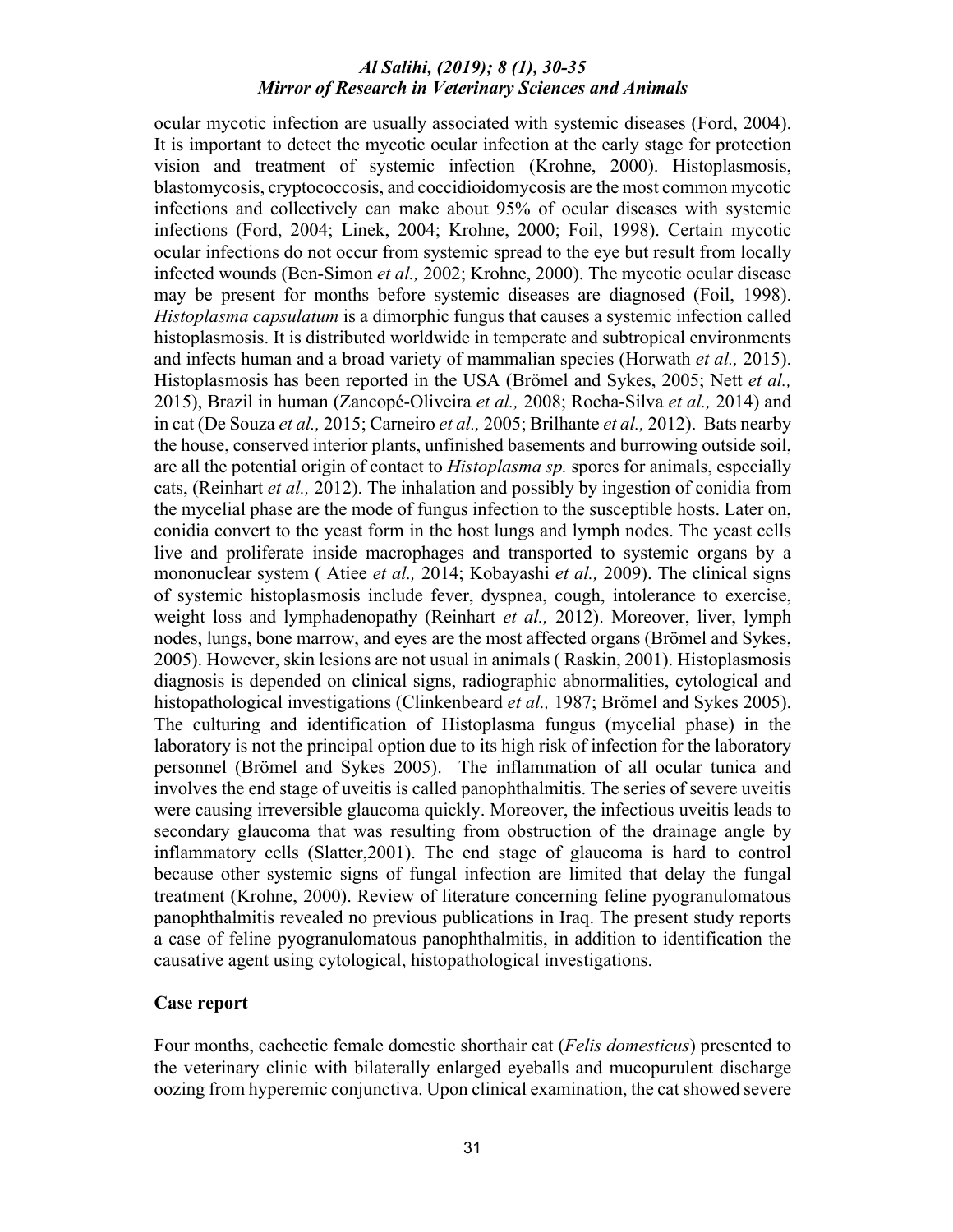endophthalmitis, blindness, and buphthalmia of both eyes (Figure. 1). The eyes were cleaned and treated locally with antimicrobial eye ointment and dexamethasone, moreover systemic antibiotic was also injected for five days. Lesions were progressively worsened over the next few weeks and the cat euthanized and submitted for necropsy. Grossly, both eyes bulged forward with a cloudy cornea. The sclera of both eyes was composed of bulging proliferative white tissue. Eye impression was collected for cytological examination and stained by Grocott's methenamine silver stain for the fungus investigation. Eyes were obtained and submitted for histopathological examination. The cytological examination revealed mixed inflammatory cell with the majority of neutrophils. Moreover, macrophages with yeast like organisms were also seen. The cross histopathological sections of the eyes revealed that all layers of the globe comprising the iris, portions of the cornea and eyelids were effaced by sheets of macrophages distended with fungus and necrotic debris. Moreover, the examination of sagittal sections of the globe showed a marked cellular exudate that expanded and effaced the sclera and choroid. Furthermore, eye sections stained with Grocott's methenamine silver stain revealed positive rounded yeast like organs (Figure.2).



Figure. 1: shows A 4 months, cachectic female domestic shorthair cat (*Felis domesticus*) presented to the veterinary clinic with bilaterally enlarged eyeballs and mucopurulent discharge oozing from hyperemic conjunctiva. The case was diagnosed as chronic, severe, bilateral granulomatous panophthalmitis and blepharitis with intracellular fungal infection probably *Histoplasma capsulatum* based on both cytological and histopathological features. (Left).

Figure. 2: Shows sagittal sections of cat globe stained with Grocott's methenamine silver stain revealed positive rounded yeast like organs. (X 20) (Right).

Based on both cytological and histopathological features the diagnosis of this case is chronic, severe, bilateral granulomatous panophthalmitis and blepharitis with intracellular fungal infection probably *Histoplasma capsulatum* because the fungal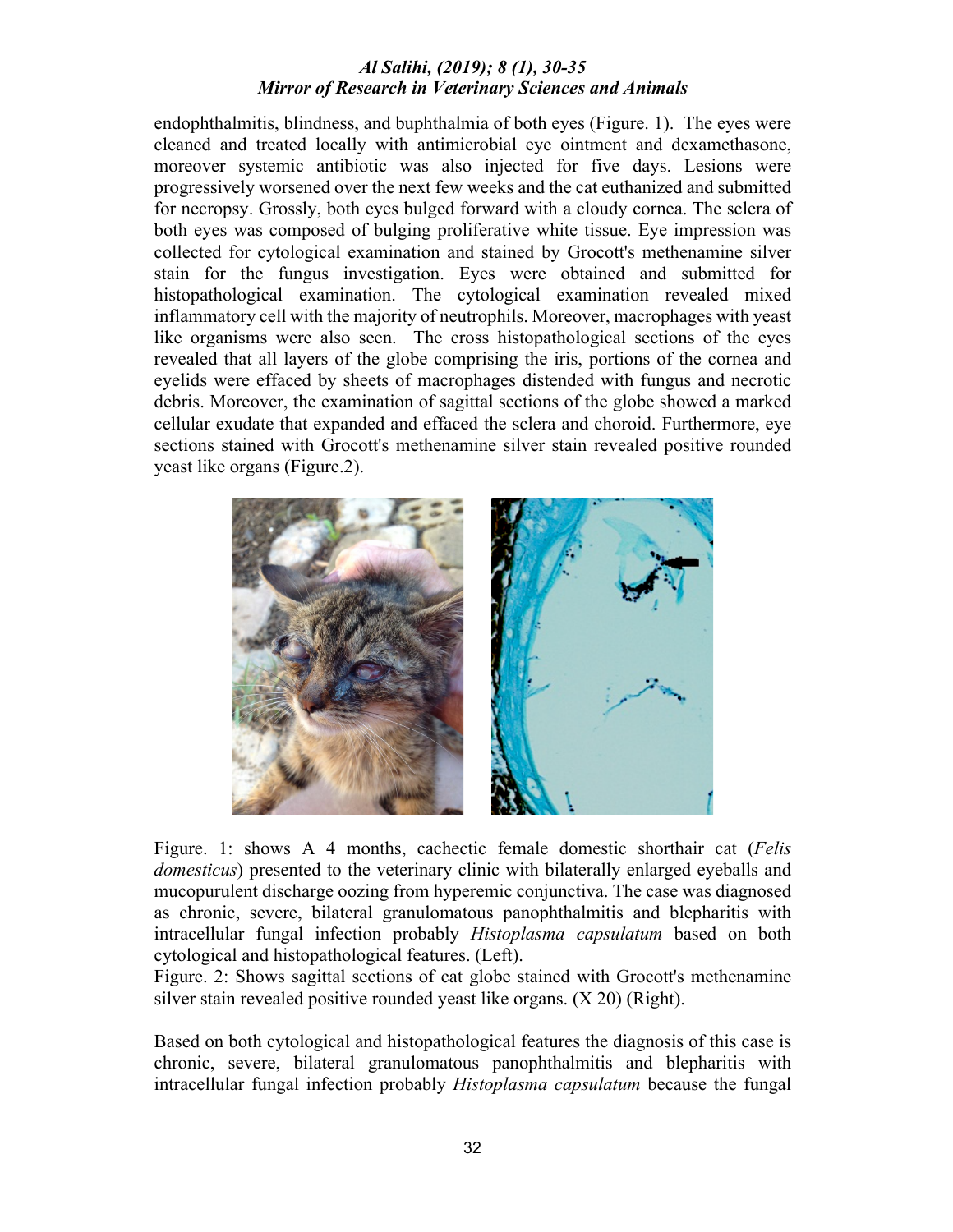culture was not done because of the high risk of this fungus on the laboratory personnel.

#### **Discussion**

This feline case report was diagnosed as chronic, severe, bilateral granulomatous panophthalmitis and blepharitis with intracellular fungal infection probably *Histoplasma capsulatum* based on both cytological and histopathological features. This is the first feline bilateral granulomatous panophthalmitis presentation in our veterinary clinic. The topical and systemic treatment revealed poor response to uveitis and glaucoma. The poorness in response to treatment and progressively worsened of the lesions over next few weeks led the owner to decided to euthanized the cat and submitted it for necropsy. At necropsy, both eyes bulged forward with a cloudy cornea. The sclera of both eyes was composed of bulging proliferative white tissue, these findings are compatible with previously reported observations of another researcher (De Souza *et al.,* 2015; Wen-Chih *et al.,* 2005). Histopathological examination in both cross and sagittal sections of the cat eyes revealed invading of different kinds of inflammatory cells especially the macrophages distended with fungus and necrotic debris. Moreover, the positive results of eye sections stained with Grocott's methenamine silver stain approved the presence of rounded yeast like organs probably *Histoplasma capsulatum*. These histopathological features are in agreement with previous studies (De Souza *et al.,* 2015; Wen-Chih *et al.,* 2005: Clinkenbeard *et al.,* 1987; Brömel and Sykes, 2005). The high risk of *Histoplasma capsulatum* as zoonotic infection for the public and laboratory personnel, was the obstacle in culturing of the fungus in this study. According previous studies (Brömel and Sykes,2005), mentioned that the culturing and identification of *Histoplasma fungus* ( mycelial phase) in the laboratory is not the first option because of the high risk of infection of laboratory personnel. Dogs are a very susceptible host for histoplasmosis and canine are considered as patrol animals (Percy, 1981; Gwin, 1980). However, while the feline appears less susceptible to the disease, ocular appearances of histoplasmosis are more frequently encountered in the cat (Stiles, 2006). *Histoplasma capsulatum* is a soil-borne dimorphic fungus (Green, 2006). It maintains best in moist soil containing nitrogen-rich organic matter such as bird or bat faces. Moreover, the fungus can grow in moist soil associated with house plants. Therefore, indoor cats can be at risk. As blastomycosis, the disease is acquired by inhalation of fungal microconidia. The incubation period is 12 to 16 days. The microconidia reach the lungs convert to the yeast form which is phagocytized by macrophages, where they undergo further intracellular replication. Then, the fungus is disseminated via the lymphatic and circulatory system. Histoplasmosis infects the eye causing conjunctivitis, granulomatous blepharitis, granulomatous chorioretinitis, retinal detachment, and optic neuritis.

In conclusion, this case study presented pyogranulomatous panophthalmitis due to *Histoplasma capsulatum* infection in the cat. This is an important clinic case in cat and awareness should be taken by the veterinarian who treats this case, as well as the owners as this disease is one of the critical zoonotic diseases. For the author knowledge, this is the first case that reported in the cat in Iraq. The author recommends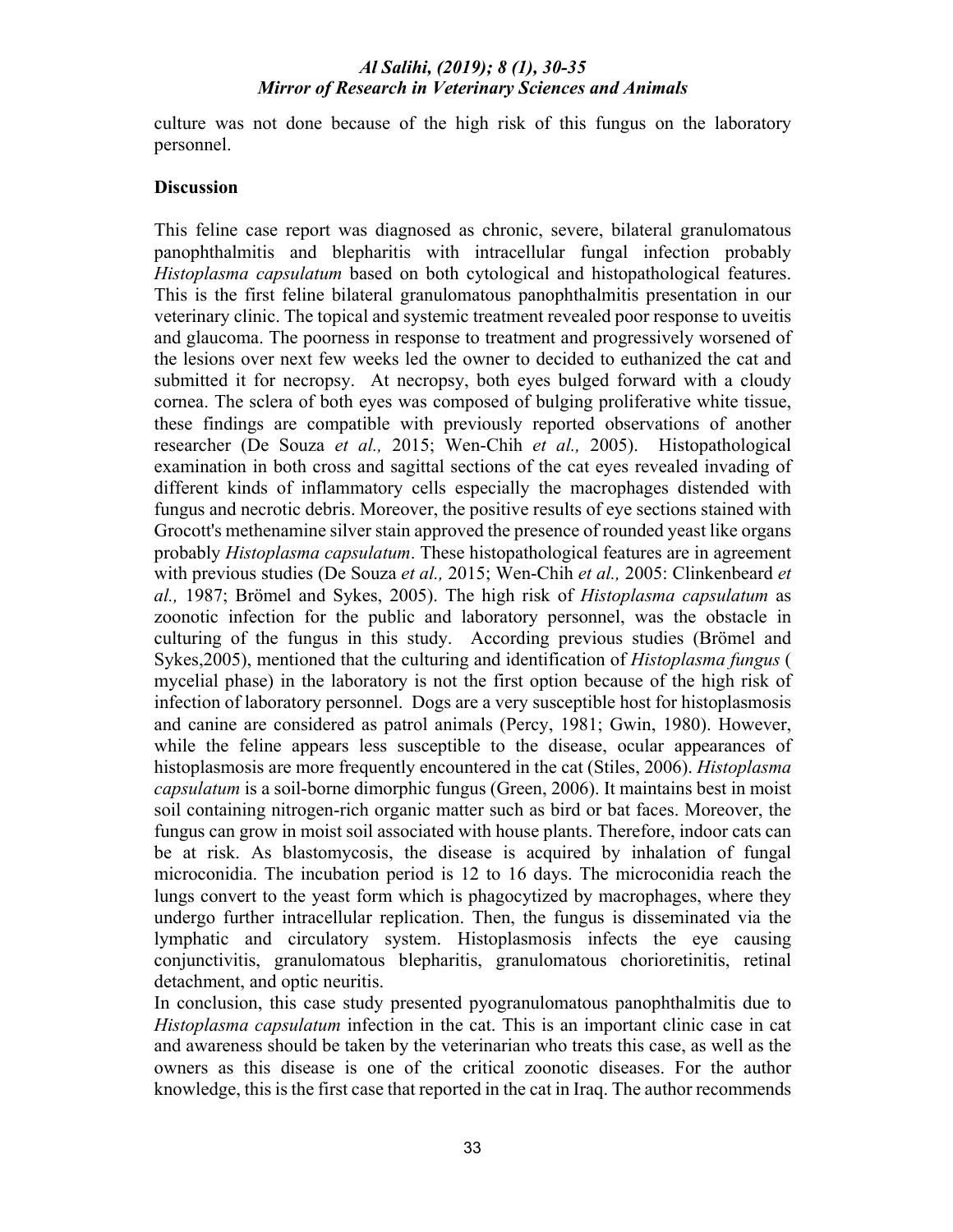doing another epidemiological study on feline and canine eye diseases with emphasis on the causes of these diseases.

## **References**

**Atiee G, Kvitko- white H, Spauding K, Johnson M. (2014).** Ultrasonographic appearance of histoplasmosis identified in the spleen in 15 cats. *Veterinary Radiology Ultrasound*, v. 55, n.3, p. 310-314.

**Ben-Simon GJ. Grinbaum A and Barequet IS. (2002).** More than tears in your eyes *(Exophiala jeanselmei* keratitis). Cornea 21: 230-231.

**Brömel C, Sykes JE. (2005).** Histoplasmosis in dogs and cats. *Clinical Techniques in* Small Animal *Practice,* v. 20, p. 227-232.

**Brilhante RSN, Coelho CGV. Sidrim JJC, Lima RAC, Ribeiro JF, Cordeiro RA, Castelo-Branco DSCM, Gomes JMF, Simões-Mattos L, Mattos MRF, Beserra HEO, Nogueira GC, Pinheiro AQ, Rocha MFG. (2012).** Feline Histoplasmosis in Brazil: clinical and laboratory aspects and a comparative approach of published reports. *Mycopathologia*. 173:173-193.

**Carneiro RA, Lavalle GE, Araújo RB. (2005).** Histoplasmose cutânea em gato: relato de caso. Arquivo Brasileiro de Medicina Veterinária e Zootecnia. 57:158-161.

**Clinkenbeard KD, Cowell RL, Tyler RD. (1988).** Disseminated histoplasmosis in dogs: 12 cases (1981-1986). Journal of the American Veterinary Medical Association, 193;11: 1443-1447.

**De Souza WE, Gremião DFI, Pereira AS, Simone Cunha De S C, Borba MC. (2015).** Feline histoplasmosis: a case of supraorbital involvement. Histoplasmose felina: relato de caso com envolvimento supraorbital. R. bras. Ci. Vet., v. 22, n. 2, p. 77-80, abr./jun.

**Foil CS. (1998).** Miscellaneous fungal infections. In: Greence CEo ed. Infectious Diseases of the Dog and Cat. 2nd ed. Saunders. 420-430.

**Ford MM. (2004).** Antifungals and their use in veterinary oph- thalmology. Vet Clin North Am Small Anim Pract 34: 669-691.

**Green CE. (2006).** Histoplasmosis. In: Greene CE, ed. Infectious Diseases of the dog and cat, 3rd ed. St. Louis, MO: Elsevier Saunders;577-584.

**Gwin RM, Makley TA, Wyman M. (1980).** Multifocal ocular histoplasmosis in a dog and a cat. J Am Vet Med Assoc. 176;638-642.

**Horwath MC, Fecher RA, Deepe GS JR. (2015).** *Histoplasma capsulatum*, lung infection and immunity. Future Microbiology*.*10, p. 967-975.